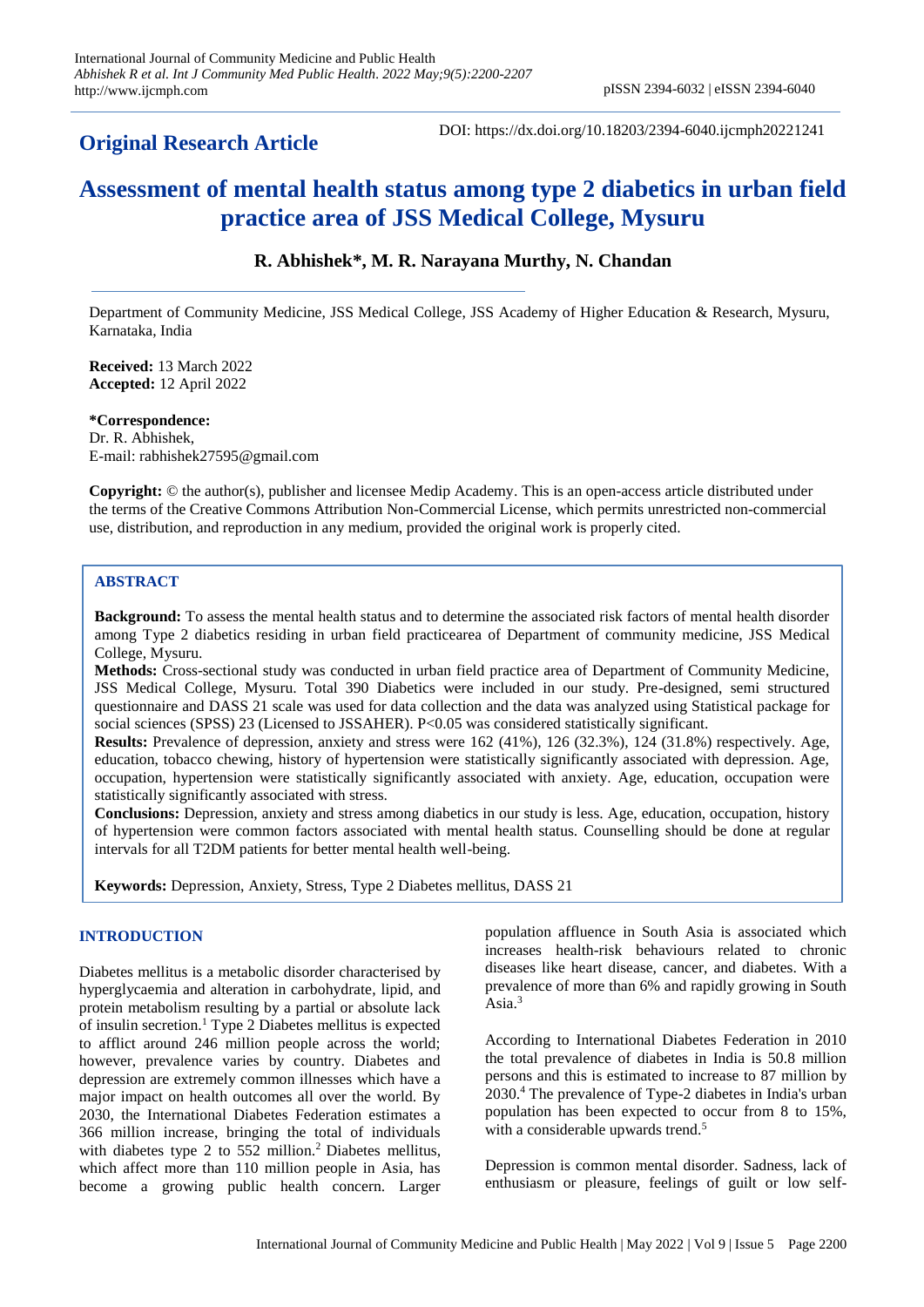worth, interrupted sleep or food, weariness, and poor concentration are all symptoms of depression.<sup>6</sup> Women, unmarried, older age, low socio – economic status and a higher BMI are all risk factors associated with depression in diabetics. Smoking, an increased number of comorbidities, higher cholesterol, and poor glycemic control are also associated with depression. Depression among diabetic patients has been observed at various prevalence rates around the world, ranging from 59.8% to 50–60% in Asia, 54.1 % in Nepal, 45.2 % in Bangladesh, and  $25.3-35.4$  % in India.<sup>7</sup> In South Asia, a relationship between depression and diabetes has been identified. A hospital-based study in India revealed a prevalence of depression ranging from 8.5 % to 32.5 %.<sup>3</sup>

Diabetes, heart disease, and cancers are usually associated with depression, worsening the prognosis of these conditions and increasing the costs associated with their treatments. People with mental disorders live 10 years less than those without, and non-communicable diseases are the major cause of death.<sup>8</sup> It might be regarded of as a manageable risk factor for T2DM development and prognosis. When diabetes and depression coexist, the risk of complications, comorbidities, patient suffering, and related expenses increases. As compared to the general population, diabetics are approximately twice as likely to experience anxiety and sadness.<sup>1</sup>

Anxiety is defined as a feeling of worry, nervousness about something with an uncertain outcome; whereas stress is a state of mental or emotional strain resulting from adverse or demanding circumstances.<sup>6</sup> Among all the psychiatric disorders, anxiety is among the most common. Knowledge of disease-specific and nonspecific risk factors helps in the early identification of people who are at risk, which is critical for subsequent therapy.<sup>9</sup>

When a person knows that demands exceeds the resources deployed by the individual, stress is caused. Diabetes-related chronic hyperglycemia may be worsened by stress. For a long period of time, stress was shown to have a significant impact on metabolic activity.<sup>10</sup>

According to the evidence, diabetes, anxiety, and depressive disorders all appear to have bidirectional causality. Patients having anxiety symptoms have an increased chance of developing type 2 diabetes, and vice versa. Personal and family history, stressful life events, substance misuse, and a lack of physical exercise can all contribute to the development of anxiety problems in people with diabetes. <sup>11</sup> It's possible that diabetes and depression had comparable or similar etiologies, or that having one illness increases the likelihood of having the other. Family and personal history, stressful life events, domestic abuse, physical problems, and clinical factors are all significant risk factors of depression in diabetic patients. 10

Based on this background, this study was planned to find out the prevalence of mental health disorder and associated risk factors among T2DM patients in the urban

field practice area of Department of Community Medicine, JSS Medical College, Mysuru.

#### *Objectives*

To assess the mental health status among Type 2 diabetics residing in urban field practice area of Department of community medicine, JSS medical college, Mysuru. To determine the associated risk factors of mental health disorder among Type 2 diabetics.

#### **METHODS**

#### *Study design*

The study design was cross-sectional study.

#### *Study place*

Medar Block and Bannimantap areas of Mysuru was the study site.

#### *Study duration*

The study was conducted for 6 months.

#### *Sample size*

Based on the reported prevalence of depression among diabetic patients to be 47.9%, 4 with absolute precision of 5%, and a confidence interval 95% a minimum sample size of 383 needs to be studied. Considering 47.9% as prevalence with an absolute precision 5% and CI of 95%.

Substituting

P=47.9%  $q=100-p=52.1$ 

Allowable error  $r = 5%$ 

$$
Sample\ size = Z^2pq \div r^2
$$

 $n = (1.96)2 \times 52.1 \times 47.9 \div 52 = 383$ 

Rounded to 390

#### *Sampling technique and study population*

Previously diagnosed diabetes mellitus patients registered in JSS Urban Health Centre, Medar block and Urban Primary Health Centre, Bannimantap were considered. Purposive sampling method was used to select the study population. House to house survey was conducted to collect data.

#### *Inclusion criteria*

Subjects diagnosed to have diabetes and on treatment since last one year were included in the study.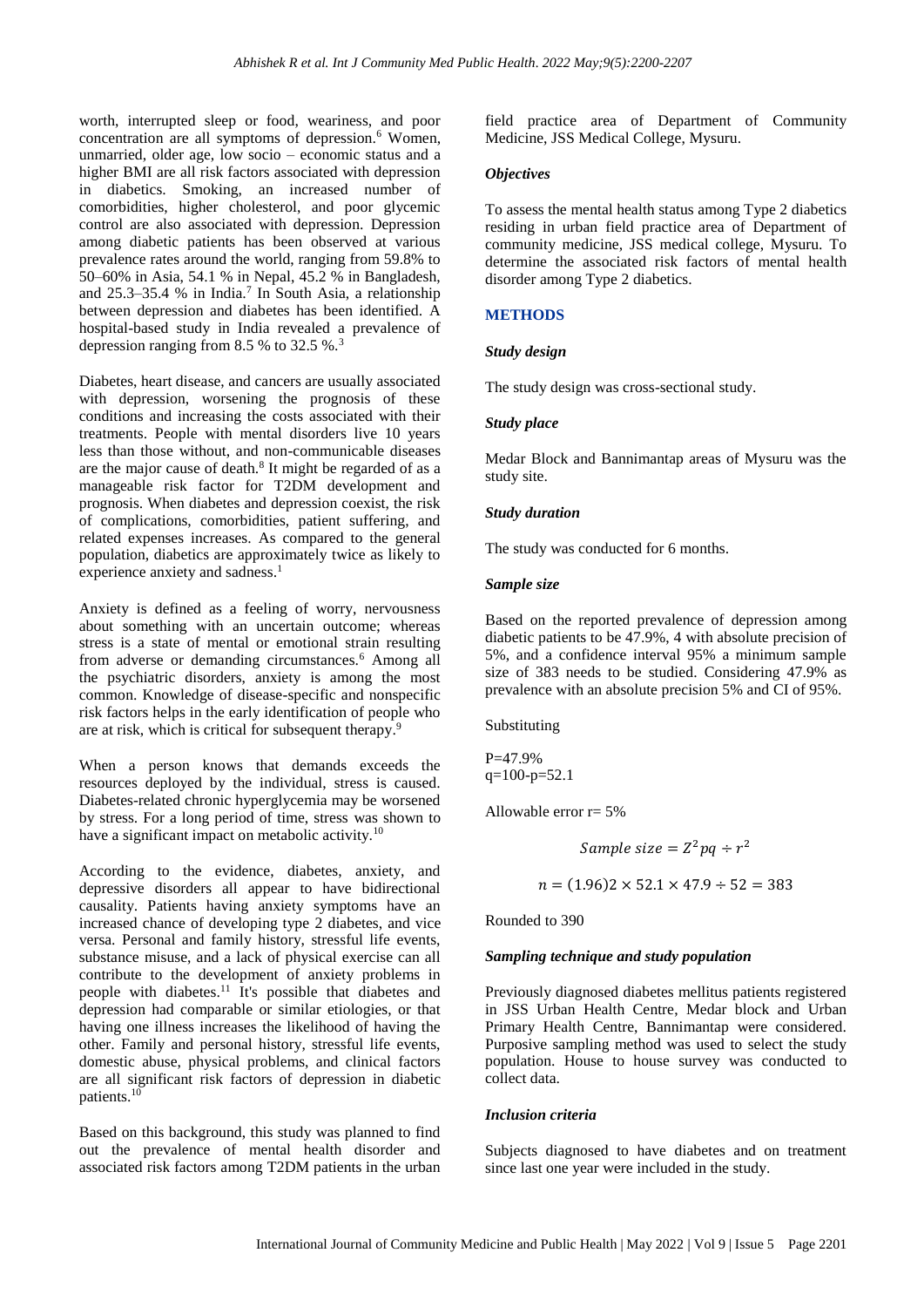#### *Exclusion criteria*

Type 1 diabetes mellitus patients. Those patients with severe cognitive impairment that could affect their response. Seriously ill patients. Previously diagnosed with mental illness.

#### *Method of collection of data*

Informed consent was taken from study participants. Type 2 Diabetics were interviewed by doing house to house visit, and the following tools was used for data collection which includes – predesigned and semi structured questionnaire was used to collect data about socio-demographic characteristics like family history, personal history, employment status etc. Depression Anxiety Stress Scale (DASS21) was used assess mental health status.

#### *Data analysis*

Data was be entered into MS excel followed by analysis using Statistical package for social sciences (SPSS) 23 (licensed to JSS AHER). The demographic characteristics such as age, sex etc. was represented using arithmetic

mean, standard deviation and percentages. The bar diagrams and pie diagrams was also used for representing the socio–demographic characteristics. The prevalence of depression/anxiety/stress was be represented using proportions (DASS 21scale). The possible risk factors was found using chi-square test/fisher's exact test. P<0.05 was considered statistically significant.

#### **RESULTS**

In this study 70% were female and 30% were male participants. Among study samples majority were in the age group of 51 to 60 years about 33.3%, 376 (96.4%) were married, 39% were illiterate, 61.8% of study participants were unemployed.

About 77.2% were from joint families. Majority were belonging to a lower middle class with 46.4%, 11.5% were having the habit of smoking, 7.6 % were having the habit of betel leaf chewing, 6.4% had the habit of alcohol consumption and 5.38% were having the habit of tobacco chewing. Majority of the study participants had diabetes from 6 to 10 years. 1.8% were having Diabetic Complications. History of hypertension was present in 51.3% (Table 1).

#### **Table 1: Basic characteristics of study participants (n=390).**

| <b>Variable</b>         |                    | <b>Number</b>  | <b>Percentage</b> |
|-------------------------|--------------------|----------------|-------------------|
| Gender                  | Male               | 117            | 30                |
|                         | Female             | 273            | 70                |
|                         | $31 - 40$          | 38             | 9.7               |
|                         | $41 - 50$          | 97             | 24.9              |
| Age (years)             | $51-60$            | 130            | 33.3              |
|                         | 61-70              | 108            | 27.7              |
|                         | 71-80              | 17             | 4.4               |
| <b>Marital status</b>   | Single             | 14             | 3.6               |
|                         | Married            | 376            | 96.4              |
|                         | Illiterate         | 152            | 39                |
|                         | Lower school       | 13             | 3.3               |
|                         | Middle school      | 95             | 24.4              |
| <b>Education</b>        | <b>High School</b> | 78             | 20                |
|                         | <b>PUC</b>         | 35             | 9                 |
|                         | Graduate           | 10             | 2.6               |
|                         | Post graduate      | 7              | 1.8               |
|                         | Unemployed         | 241            | 61.8              |
|                         | Labour             | 56             | 14.4              |
|                         | Agriculture        | $\overline{4}$ | 1.0               |
| Occupation              | <b>Business</b>    | 76             | 19.5              |
|                         | Service            | 6              | 1.5               |
|                         | Professional       | 4              | 1.0               |
|                         | Retired            | $\overline{3}$ | 0.8               |
| Socio economic status   | <b>Upper class</b> | $\overline{0}$ | $\overline{0}$    |
|                         | Upper middle class | 13             | 3.3               |
|                         | Middle class       | 157            | 40.3              |
|                         | Lower middle class | 181            | 46.4              |
|                         | Lower class        | 39             | 10                |
| <b>Addictive habits</b> | Tobacco chewing    | 21             | 5.38              |

Continued.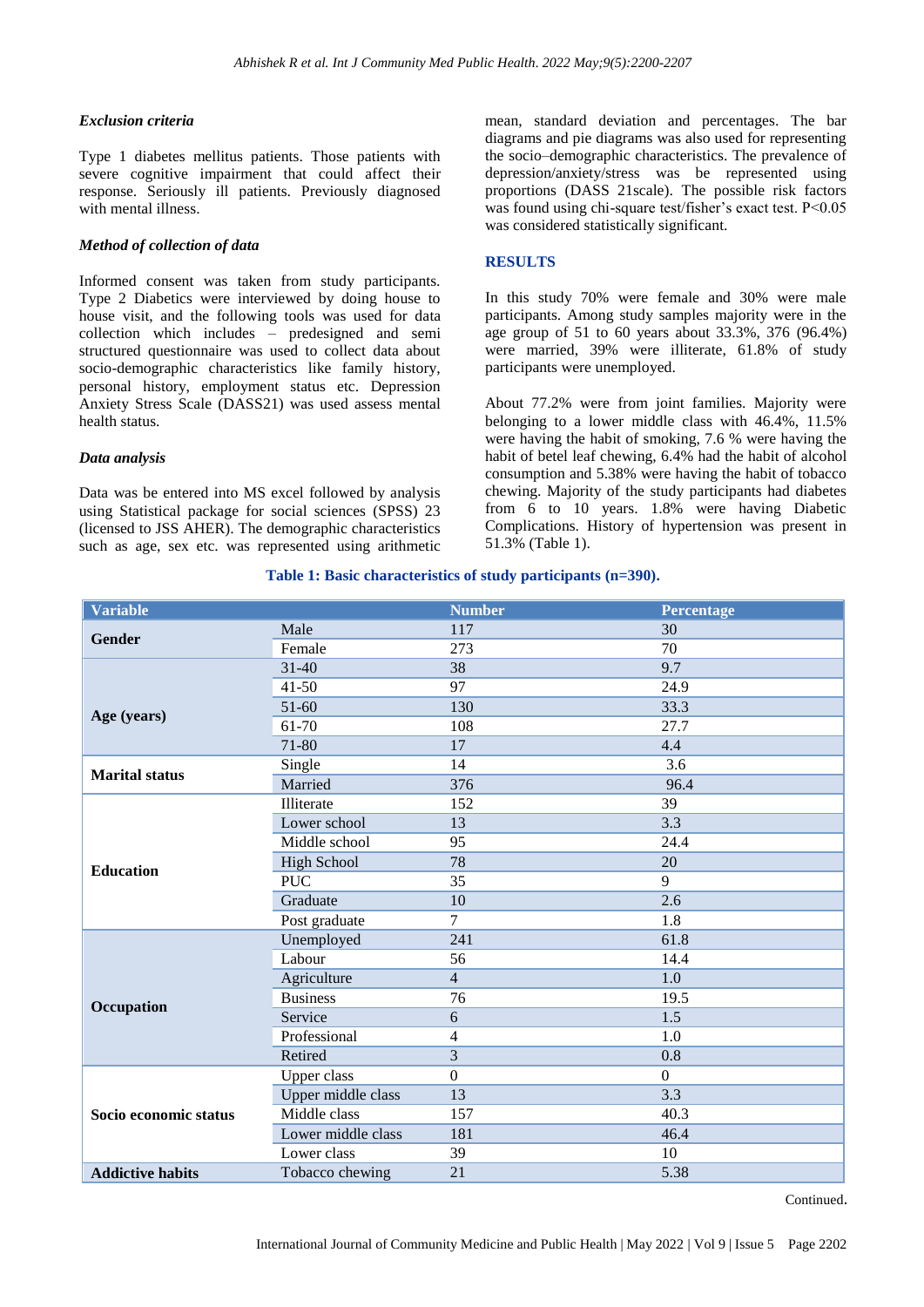| <b>Variable</b>                                |                    | <b>Number</b>  | Percentage |
|------------------------------------------------|--------------------|----------------|------------|
|                                                | Betel leaf chewing | 30             | 7.6        |
|                                                | Smoking            | 45             | 11.5       |
|                                                | Alcohol            | 25             | 6.4        |
| <b>Type of living</b>                          | <b>Nuclear</b>     | 301            | 77.2       |
|                                                | Joint              | 87             | 22.3       |
|                                                | Three generation   | 2              | 0.5        |
| <b>History of substance</b><br>abuse in family | <b>Yes</b>         | 94             | 24.1       |
|                                                | N <sub>o</sub>     | 296            | 75.9       |
| <b>Duration of diabetes</b>                    | $1-5$ years        | 100            | 25.6       |
|                                                | $6-10$ years       | 271            | 69.5       |
|                                                | $11-15$ years      | 17             | 4.4        |
|                                                | $16-20$ years      | $\overline{2}$ | 0.5        |
| <b>Diabetic complication</b>                   | Yes                | 7              | 1.8        |
|                                                | N <sub>o</sub>     | 383            | 98.2       |
| <b>History of hypertension</b>                 | Yes                | 200            | 51.3       |
|                                                | N <sub>o</sub>     | 190            | 48.7       |

#### **Table 2: Prevalence of depression, anxiety, and stress among study participants (n=390).**

| <b>DASS Scale</b> |                     | <b>Number</b> | <b>Percentage</b> |  |
|-------------------|---------------------|---------------|-------------------|--|
|                   | Mild                | 43            | 11.0              |  |
|                   | Moderate            | 52            | 13.3              |  |
| <b>Depression</b> | Severe              | 39            | 10.0              |  |
|                   | Extremely<br>severe | 28            | 7.2               |  |
| <b>Anxiety</b>    | Mild                | 27            | 6.9               |  |
|                   | Moderate            | 44            | 11.3              |  |
|                   | Severe              | 10            | 2.6               |  |
|                   | Extremely<br>severe | 45            | 11.5              |  |
| <b>Stress</b>     | Mild                | 70            | 17.9              |  |
|                   | Moderate            | 29            | 7.4               |  |
|                   | Severe              | 19            | 4.9               |  |
|                   | Extremely<br>severe | 6             | 1.5               |  |

Among study participants 11%, 13.3%, 10%, 7.2% had depression from mild moderate severe and extremely severe level respectively.

Extremely severe anxiety was present in 11.5%, 11.3% were having moderate anxiety, 6.9% were having mild anxiety and 2.6 % were having severe anxiety.

Mild stress was present in 17.9%, 7.4% were having moderate stress, 4.9% were having severe stress and1.5% were having extremely severe stress (Table 2).

In our study age, gender, marital status, education, occupation, socio economic status, type of family, Addictive habits, history of hypertension, duration of diabetes, diabetic complication were considered as risk factors.

Age, education, tobacco chewing, history of hypertension were statistically significantly associated with depression. Whereas occupation, socio economic status, duration of diabetes, diabetic complication had no statistical significant association with depression.

Age, occupation, hypertension were statistically significantly associated with anxiety. Whereas education, Socio economic status, tobacco chewing, Duration of diabetes, diabetic complication no statistical significant association with anxiety.

Age, education, occupation were statistically significantly associated with stress. But socio-economic status, tobacco chewing, duration of diabetes, history of hypertension, diabetic complication was no statistical significant association with stress (Table 3).

#### **DISCUSSION**

A total of 390 T2DM patients were included in the study. Among study participants 11%, 13.3%, 10%, 7.2% had depression from mild moderate severe and extremely severe level respectively.

Extremely severe anxiety was present in 11.5%, 11.3% were having moderate anxiety, 6.9% were having mild anxiety and 2.6% were having severe anxiety.

Mild stress was present in 17.9%, 7.4% were having moderate stress, 4.9% were having severe stress and 1.5% were having extremely severe stress.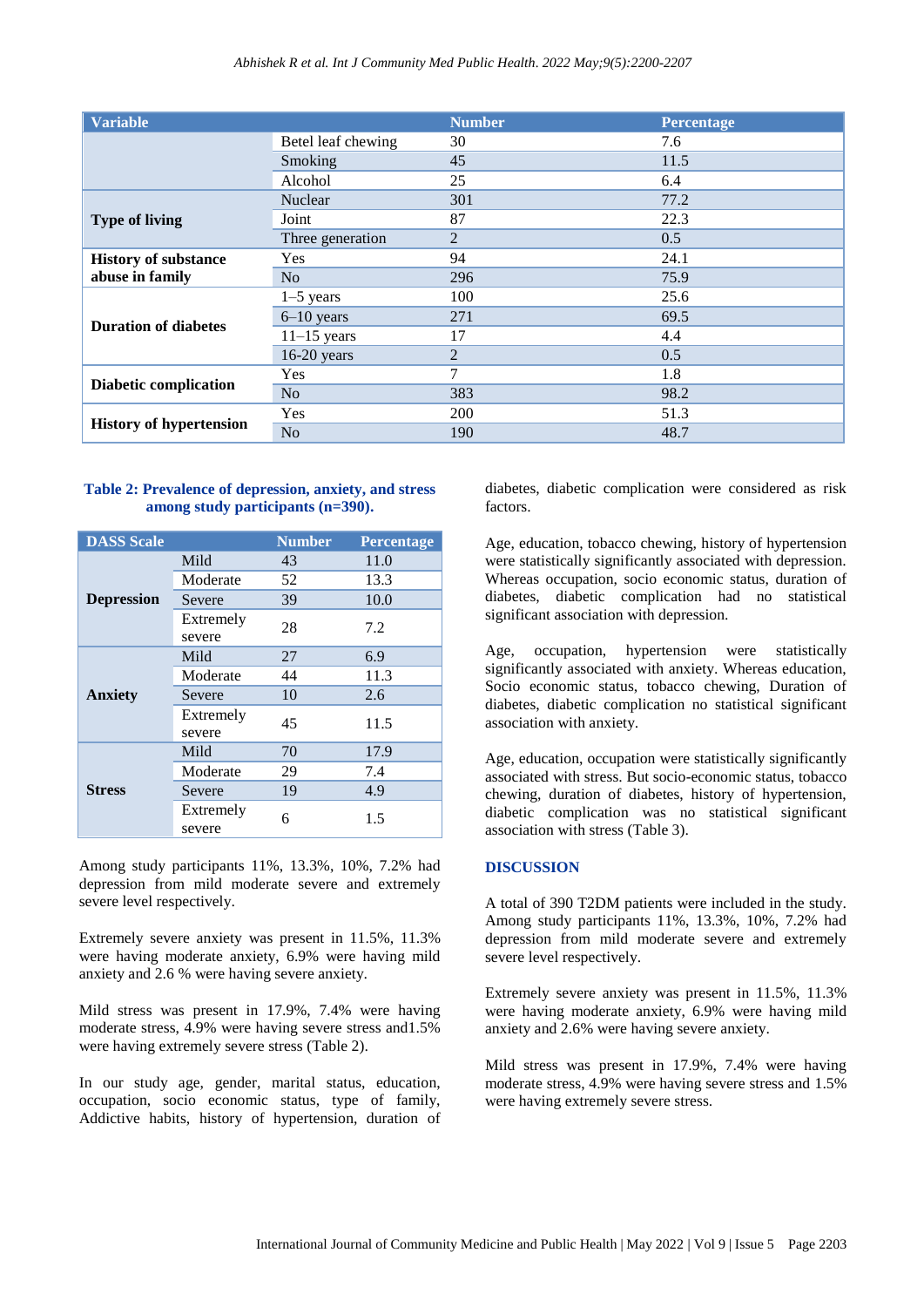#### **Variable Depression Anxiety Stress Yes N (%) Chi square test Yes N (%) Chi square test Yes N (%) Chi square test Age (years)** 31-40 24 (63.2)  $χ2=13.917$  $df = 4$ P=0.008 14 (36.8) 41-50  $42(43.3)$   $\frac{\chi^{2}-13.917}{45.4}$   $41(42.3)$   $\frac{\chi^{2}=9.795}{42.5}$   $38(39.2)$  $df = 4$  $P=0.044$ 18 (4.4)  $\chi$ 2=11.417  $df = 4$  $P=0.022$ 51-60 56 (43.1)  $\qquad \qquad 35 \text{ (26.9)} \qquad \qquad 35 \text{ (30)}$ 61-70 37 (34.3)  $3\left(34.5\right)$   $34\left(31.5\right)$   $P=0.044$   $26\left(24.1\right)$  $71-80$  3 (17.6)  $2(11.8)$  3 (17.6) **Education** Illiterate 51 (33.6)  $\chi$ 2=17.462  $df = 6$ P=0.008 37 (24.3)  $\gamma$ 2=9.923  $df = 6$ P=0.128 31 (20.4)  $\chi$ 2=26.907  $df = 6$ P=0.000 Lower school  $8(61.5)$   $5(38.5)$   $3(23.1)$ Middle school  $43 (45.3)$   $\gamma$ 2=17.462  $34 (35.8)$   $\gamma$ 2=9.923  $35 (36.8)$ High school 34 (43.6) df =6 28 (35.9) df =6 28 (35.9) PUC 22 (62.9)  $P=0.008$  17 (48.6)  $P=0.128$  22 (62.9) Graduate  $1 (10)$  3 (30) 3 (30) Post graduate 3 (42.9) 2 (28.6) 2 (28.6) **Occupation** Unemployed  $99 (41.1)$  $\chi$ 2=11.360  $df = 6$ P=0.078 74 (30.7)  $\chi$ 2=13.462  $df = 6$ P=0.036 70 (29)  $\chi$ 2=15.648  $df = 6$ P=0.016 Labourer 30 (53.6) 28 (50) 28 (50) 29 (51.8) Agriculture  $0 (0)$   $\gamma$ 2=11.360  $2 (50)$   $\gamma$ 2=13.462  $0 (0)$ Business 31 (40.8)  $df = 6$  0 (0)  $df = 6$  21 (27.6) Service 21 (33.3) P=0.078 2 (33.3) P=0.036 2 (33.3)

#### **Table 3: Association of risk factors with depression, anxiety and stress among study participants (n=390).**

| Professional                 | 0(0)       |                            | 0(0)      |                            | 2(50)      |                            |
|------------------------------|------------|----------------------------|-----------|----------------------------|------------|----------------------------|
| Retired                      | 0(0)       |                            | 0(0)      |                            | 0(0)       |                            |
| Socio economic status        |            |                            |           |                            |            |                            |
| Upper middle<br>class        | 1(7.7)     |                            | 0(0)      |                            | 2(15.4)    |                            |
| Middle class                 | 66 (42)    | $\chi$ 2=7.429<br>$df = 3$ | 48 (30.6) | $\chi$ 2=7.613<br>$df = 3$ | 50(31.8)   | $\chi$ 2=1.922<br>$df = 3$ |
| Lower middle<br>class        | 81 (44.8)  | $P=0.059$                  | 63(34.8)  | $P=0.055$                  | 58 (32)    | $P=0.589$                  |
| Lower                        | 141 (35.9) |                            | 15(38.5)  |                            | 14(35.9)   |                            |
| <b>Tobacco chewing</b>       |            |                            |           |                            |            |                            |
| Yes                          | 14(66.7)   | $\chi$ 2=5.771             | 4(19)     | $\chi$ 2=1.784             | 8(38.1)    | $\chi$ 2=0.406             |
| No                           | 148(40.1)  | $df = 1$<br>$P=0.016$      | 122(33.1) | $df = 1$<br>$P=0.182$      | 116(31.4)  | $df = 1$<br>$P=0.524$      |
| <b>Duration of diabetes</b>  |            |                            |           |                            |            |                            |
| $1 - 3$ years                | 43 (43)    | $\chi$ 2=3.213             | 32(32)    | $\chi$ 2=4.305             | 34(34)     | $\chi$ 2=4.729             |
| $3 - 5$ years                | 111(41)    | $df = 3$                   | 86 (31.7) | $df = 3$                   | 83 (30.6)  | $df = 3$                   |
| $5 - 7$ years                | 6(35.3)    | $P=0.360$                  | 6(35.3)   | $P=0.230$                  | 5(29.4)    | $P=0.193$                  |
| $>7$ years                   | 2(100)     |                            | 2(100)    |                            | 2(100)     |                            |
| <b>Hypertension</b>          |            |                            |           |                            |            |                            |
| Yes                          | 94 (47)    | $\chi$ 2=5.043             | 78 (39)   | $\chi$ 2=8.407             | 71(35.5)   | $\chi$ 2=2.599             |
| No                           | 68 (35.8)  | $df = 1$<br>$P=0.025$      | 48 (25.3) | $df = 1$<br>$P=0.004$      | 53 (27.9)  | $df = 1$<br>$P=0.107$      |
| <b>Diabetic complication</b> |            |                            |           |                            |            |                            |
| Yes                          | 3(42.9)    | $\chi$ 2=0.005             | 2(28.6)   | $\chi$ 2=0.045             | 2(28.6)    | $\chi$ 2=0.034             |
| No                           | 159(41.5)  | $df = 1$<br>$P=0.943$      | 124(32.4) | $df = 1$<br>$P=0.831$      | 122 (31.9) | $df = 1$<br>$P=0.853$      |

In the present study, 70% of female and 30% were male. A study by Arshiya et al reported divergent results with 47% were male and 43% were female participants.<sup>12</sup> Among study participants 3.6% were single (unmarried) and 96.4% were married. According to the study by Tilahun et al found that 21.2% were single (unmarried), 68.2% were married.<sup>7</sup> In the present study, 39% of study participants were Illiterate, 3.3% had studied till lower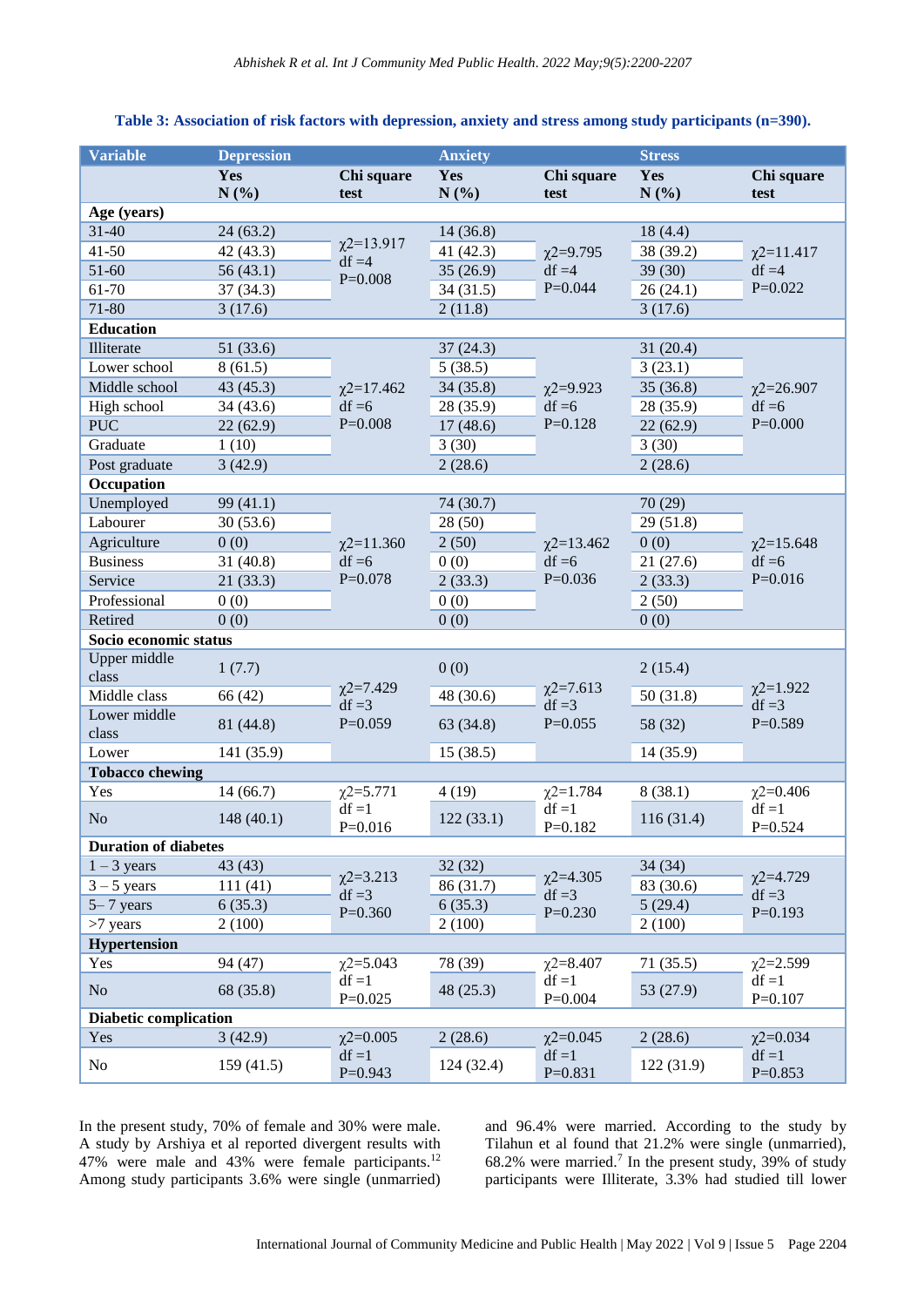School, 24.4% had studied till middle School, 20% had studied till high school, 9% had studied till PUC/Diploma, 2.6% were graduates, 1.8% were postgraduates. In a study by Nasser et al found that 14 % were illiterate, 22% had studied till secondary school, 9 had studied till higher secondary and 11 were graduates and above.<sup>13</sup> In the present study, 61.8% of study participants were Unemployed, 14.4% were labourers, 1% were agriculturist, 19.5% were involved in business, 1.5% were in service, 1% were professionals, 0.8% were retired people. The study by Tan reported that 35.4% were unemployed, 10.3% were professional, 35.9% were Nonprofessional, 19.4% were retired in their study.<sup>6</sup> In the present study, 3.3% belonged to Class II, 40.3% belonged to Class III, 46.4% belonged to Class IV, 10% belonged to Class V according to modified kuppuswamy classifiation. A study by Anantha reported 41.3% were in Class – I, 36.7% in Class – II, 16.7% in Class – III, 4.7% in Class – IV,  $0.7\%$  in Class -V.(1) The present study reports 77.2% were from joint family, 22.3% nuclear family and 0.5% subjects were in three generation family. A study by Das et al found that 80% were nuclear family, 20 were in Joint family.<sup>10</sup>

In the present study, 5.38% had history of tobacco chewing, 7.6% had history of betel leaf chewing, 11.5% had history of smoking and 6.4 had history of alcohol consumption. A study by Luke et al reported that 8.7% participants with alcohol history.<sup>11</sup> In the present study, 11% were having mild depression, 13.3% were having moderate depression, 10% were having severe depression and 7.2% were having extremely severe depression. In a study by Ranjan found that 32.2% were mildly depressed, 36.7%were moderately depressed, 14.4% had severe depression, and 16.7% had very severe depression.<sup>10</sup> In the present study 6.9% were having mild anxiety, 11.3% were having moderate anxiety, 10% were having severe anxiety and 11.5% were having extremely severe anxiety. In a study by Maryam reported that 37% were having mild anxiety, 13.6% were moderate anxiety, 13% were severe anxiety.<sup>9</sup> In the current study, 17.9% were having mild stress, 7.4% were having moderate stress, 14.9% were having severe stress and 1.5% were having extremely severe stress. The study by Atiqueur et al found that 37.1% of diabetes patients having no stress, 17.9% having mild stress, 24.6% having moderate stress and 20.4% having severe stress.<sup>4</sup> The following were considered as risk factors for depression, anxiety and stress among diabetics in the present study. Factors like age, education status, occupation, socio economic status, tobacco chewing, duration of diabetes, history of hypertension, diabetes complication. The present study noted statistically significant association between age of the study participants and depression with p-value of 0.008. Similar results were obtained in study conducted Arshiya et al statistical significance between age and depression with p value of  $0.02$ .<sup>12</sup>

In our study it was noted that educational status of the study participants was significantly associated with

depression in diabetics with p value of 0.008. Conflicting results were obtained in study conducted by Tan et al no statistical significance with the p value of  $0.385$ <sup>6</sup>. The present study noted that occupation of the study participants was not statistically significant with depression among diabetics with p value of 0.078. Conflicting results was found in study conducted by Collins et al where statistical significant association was seen with the  $p<0.01$ .<sup>14</sup> As per current study socioeconomic status was not statistically significant with depression in diabetics with p value of 0.059. In a study conducted by Arshiya et al socio economic status was statistical significant association with the p-value of 0.023.<sup>12</sup> The present study was found that habit of tobacco chewing of the study participants was statistical significant association with depression in diabetics with p value of 0.016. In this study revealed that history of hypertension had statistical significant association with depression in diabetics with p value of 0.025. Conflicting results found in study conducted by Anantha et al no statistical significant with the p value of  $0.528$ .<sup>1</sup>

Present study found that no statistical significant association between duration of diabetics and depression in diabetics with p value of 0.360. Similar result was found in a study conducted by Yatan Pal Singh et al where there was no statistical significant association with the p value of  $0.87<sup>5</sup>$  In current study noted that diabetic complication there was no statistical significant association with depression in diabetics with p value of 0.943. Conflicting results were found in a study conducted by Collins et al where statistical significant association was present with the p value of  $0.03<sup>14</sup>$  In this study found that age of study participant was statistical significant association was found with anxiety in diabetics with p value of 0.044. Conflicting results were obtained in the study done by Fang with no statistical significant association with the p value of 0.694.<sup>15</sup>

In this present study it was noted that there was no statistical significant association between educational status and anxiety in diabetics with p value of 0.128. Similar result was found in a study conducted by Collins et al where there was no statistical significant association with the p value of 0.27.<sup>14</sup> Present study noted that occupation was statistically significant association with anxiety in diabetics with p value of 0.036. Similar result found in a study conducted by Maryam et al with the p value of  $0.015$ .<sup>9</sup> The Current study noted that Socio economic status was statistical significant associated with anxiety in diabetics with p value of 0.055. Current study showed that history of hypertension was statistically significantly associated with anxiety in diabetics with p value of 0.004. Conflicting results found in study conducted by Rajesh et al had no statistical significant association with the p value of  $0.502<sup>16</sup>$  In this study revealed that education status of study participant was statistical significant associated with stress in diabetics with p<0.001. Conflicting results were found in study conducted by Mohammed et al had no statistical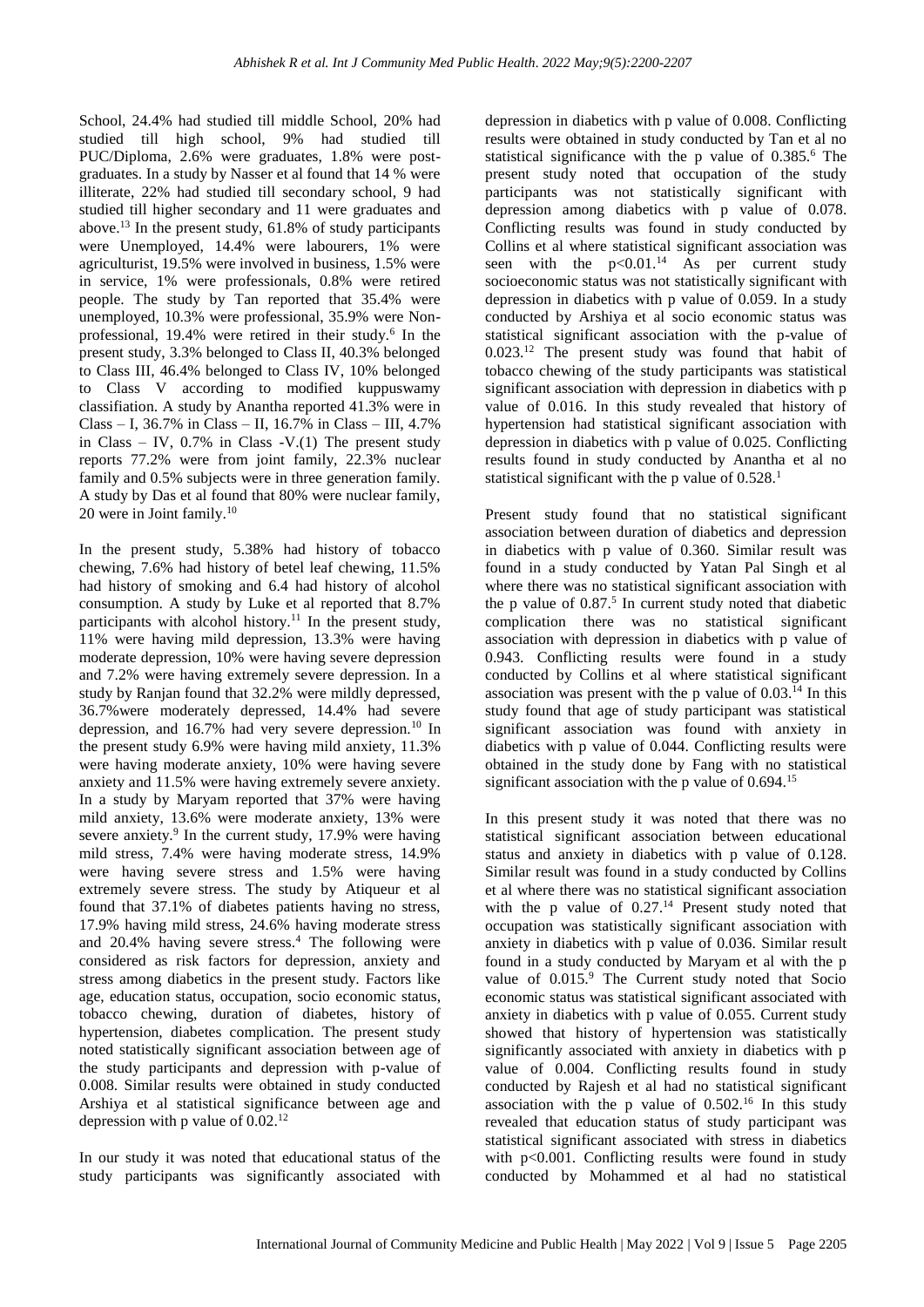significant association with the p value of  $0.507$ .<sup>17</sup> Current study found that occupation of study participants was statistically significantly associated with stress in diabetics with p value of 0.016. Conflicting results were found in study conducted by Mohammed et al had no statistical significant association with the p value of 0.368.<sup>17</sup> Present study showed that age of the study participants was statistically significantly associated with stress in diabetics with p value of 0.022. conflicting results were found in study done by Fang et al no statistical significant with the p value of 0.068.<sup>15</sup>

In the current study noted that habit of tobacco chewing was no statistical significant association with stress in diabetics with p value of 0.524. In this study noted that history of hypertension was no statistical significant association with stress in diabetics with p value of 0.107. Conflicting results were found in study conducted by Abdulbari et al had statistical significant association with the p value of  $0.001$ .<sup>18</sup> In this study found that Duration of diabetes was no statistical significant association with stress in diabetics with p value of 0.193. Similar results were found in study done by Fang et al no statistical significant association with the p value of  $0.559$ .<sup>15</sup> In the present study revealed that that diabetic complication among study participants was no statistical significant association with stress in diabetics with p value of 0.853. Similar results were found in study done by Tan et al had no statistical significant association with the p value of 0.453.<sup>6</sup>

#### *Limitations*

As the study was conducted in urban field practice area of Mysuru, so the results of the study cannot be generalized to the whole community.

#### **CONCLUSION**

The prevalence of depression, anxiety and stress in patients with type-2 diabetes in our study was low. Age, education, tobacco chewing, hypertension was statistically significant associated with depression. Age, occupation, hypertension was statistically significant associated with anxiety. Age, education, occupation was statistically significant associated with stress.

#### *Recommendations*

It is essential that health care providers must screen for mental health illness among T2DM patients. The Diabetes patients should be advised to follow a healthy diet to maintain both physical and mental health. Regular counselling sessions should be conducted for all T2DM patients to improve their mental health status.

*Funding: No funding sources Conflict of interest: None declared Ethical approval: The study was approved by the Institutional Ethics Committee*

#### **REFERENCES**

- 1. Gopalakrishnan S, Umadevi R. Prevalence of depression in patients with type 2 diabetes mellitus and its association with fasting blood sugar levels, in an urban area of Kancheepuram district, Tamil Nadu. Int J Commun Med Public Health. 2017;23:4.
- 2. De la Cruz-Cano E, Tovilla-Zarate CA, Reyes-Ramos E, Gonzalez-Castro TB, Juarez-Castro I, López-Narváez ML, et al. Association between obesity and depression in patients with diabetes mellitus type 2; a study protocol. 2015;4:7.
- 3. Niraula K, Kohrt BA, Flora MS, Thapa N, Mumu SJ, Pathak R, et al. Prevalence of depression and associated risk factors among persons with type-2 diabetes mellitus without a prior psychiatric history: a cross-sectional study in clinical settings in urban Nepal. BMC psychiatry. 2013,3(1):1-2.
- 4. Rehman A, Kazmi SF. Prevalence and level of depression, anxiety and stress among patients with type-2 diabetes mellitus. Ann Pak Inst Med Sci. 2015;11(2):81-6.
- 5. Balhara YP, Sagar R. Correlates of anxiety and depression among patients with type 2 diabetes mellitus. Indian journal of endocrinology and metabolism. 2011;15(1):S50.
- 6. Tan KC, Chan GC, Eric H, Maria AI, Norliza MJ, Oun BH, et al. Depression, anxiety and stress among patients with diabetes in primary care: A crosssectional study. Malaysian family physician: the official journal of the Academy of Family Physicians of Malaysia. 2015;10(2):9.
- 7. Mossie TB, Berhe GH, Kahsay GH, Tareke M. Prevalence of depression and associated factors among diabetic patients at Mekelle City, North Ethiopia. Indian journal of psychological medicine. 2017;39(1):52-8.
- 8. Sartorius N. Depression and diabetes. Dialogues in clinical neuroscience. 2018;20(1):47.
- 9. Palizgir M, Bakhtiari M, Esteghamati A. Association of depression and anxiety with diabetes mellitus type 2 concerning some sociological factors. Iranian Red Crescent Medical Journal. 2013;15(8):644.
- 10. Das R, Singh O, Thakurta RG, Khandakar MR, Ali SN, Mallick AK, et al. Prevalence of depression in patients with type II diabetes mellitus and its impact on quality of life. Indian journal of psychological medicine. 2013;35(3):284-9.
- 11. Woon LS, Sidi HB, Ravindran A, Gosse PJ, Mainland RL, Kaunismaa ES, et al. Depression, anxiety, and associated factors in patients with diabetes: evidence from the anxiety, depression, and personality traits in diabetes mellitus (ADAPT-DM) study. BMC psychiatry. 2020;20:1-4.
- 12. Taranum A, Angadi N, Shakeel M. A study of frequency and factors associated with depression among adult diabetics in urban areas of Davangere, Karnataka. Diabetic foot. 2016;24:26-7.